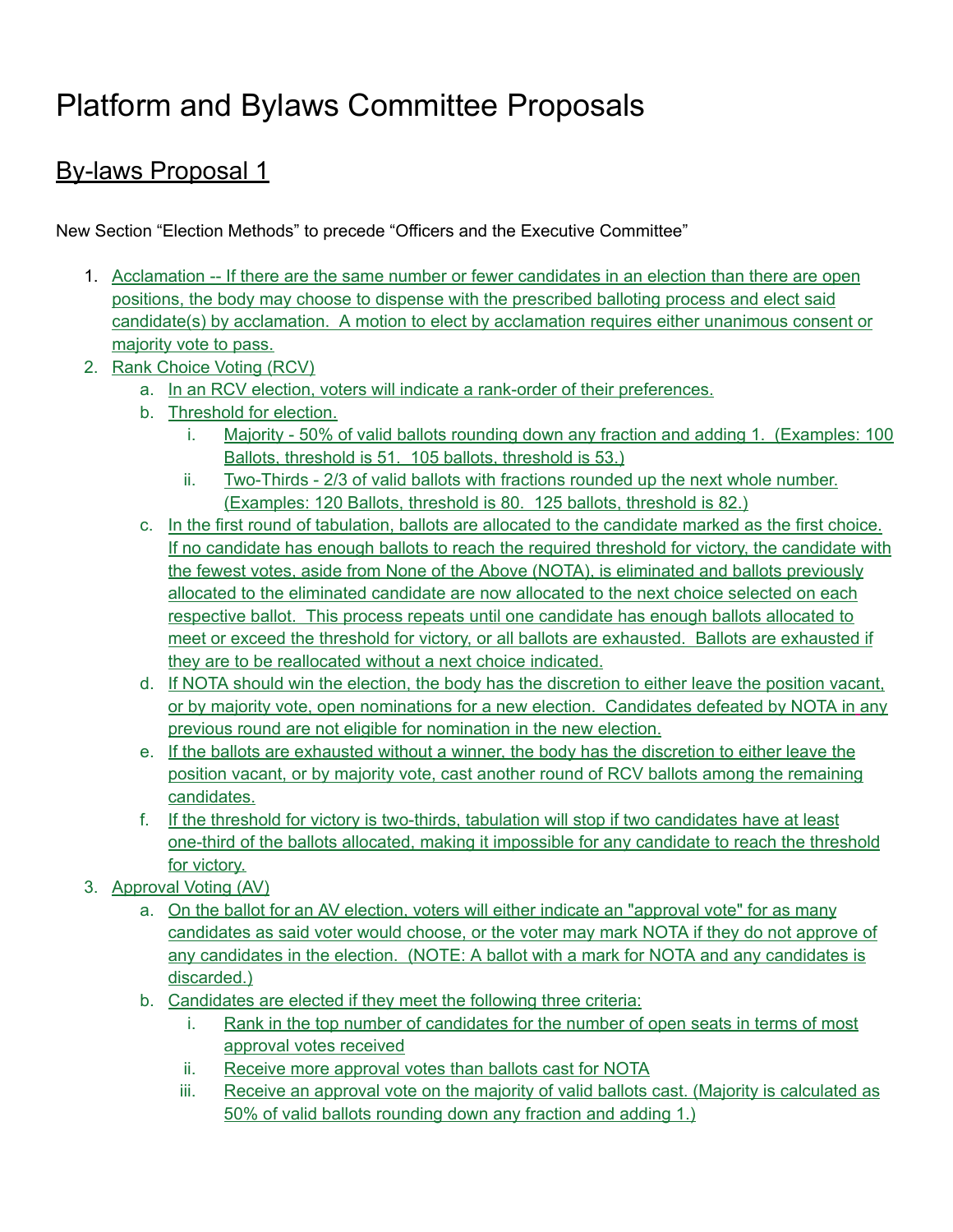- c. In the event of a tie where there are fewer remaining seats than tied candidates, the body shall add one additional round of voting for the remaining candidates where voters may vote for as many candidates as there are remaining seats.
- d. In the event seats remain open after a ballot, the body may open a process for new nominees, and hold another approval voting election to fill the number of remaining seats. Nominated candidates are not eligible for subsequent AV elections if they received fewer approval votes than cast for NOTA on any previous AV ballot for the office. If no further election rounds are held, these positions are deemed vacant.

5.6. The election of officers will use the Rank Choice Voting Process. Convention Delegates will vote by secret ballot. When two or more candidates are on the ballot for Chair, Vice Chair, Secretary, or Treasurer, duringeach round of the RCV process the candidate with the fewest votes shall be removed from the ballot and any ballots cast shall be allocated to the next choice selected on each respective ballot, if applicable. In case of a tie for last place in any round, all candidates who are tied with the fewest votes shall be eliminated. The option of NOTA shall remain on all ballots.

5.7 The Approval Voting (AV) process will be used for electing up to 8 At-large Executives. Convention Delegates will vote by secret ballot. Gonvention delegates May cast an 'approval vote' for as many differentcandidates as they choose, or they may cast one selection for NOTA. Candidates are elected as Executive At-Large if they meet the following two criteria:¶

- 1. Rank in the top number of candidates for the number of open seats in terms of the most approval votes received¶
- 2. Receive more approval votes than ballots cast for NOTA¶

In the event seats remain open after a ballot, the convention may open the floor to new nominees, and another approval voting election will be held to fill the number of remaining seats. Nominated candidates are not eligible for subsequent AV ballots if they received fewer approval votes than cast for NOTA on any previous AV ballot. If the convention declines to reopen the floor to further nominations, these seats may be filled according to section 5.9. If there are a number of candidates receiving equal votes but ranked where there are not open seats for all such candidates, there shall be one additional ballot listing all tied candidates and voters may vote for as many candidates as there are remaining open seats.

**6.2.** Nomination and Election: Judicial Committee members shall be nominated from the floor at convention and shall be elected using the Approval Voting (AV) method. The election of 2 members shall be held in the odd numbered years, and 3 members shall be held in even numbered years. No more than 2 Executive Committee members may be members of the Judicial Committee. The members of the Judicial Committee shall select the Chair of the Judicial Committee. The newly elected members shall take office immediately upon the close of the convention. A member may serve successive terms. Judicial Committee members must be Party members for at least one year preceding their election. None of the above (NOTA) shall automatically be an option on all ballots.

Judicial Committee candidates are elected if they meet the following two criteria:¶

- 1. Rank in the top number of candidates for the number of open seats in terms of most approval votes received¶
- 2. Receive more approval votes than ballots cast for NOTA¶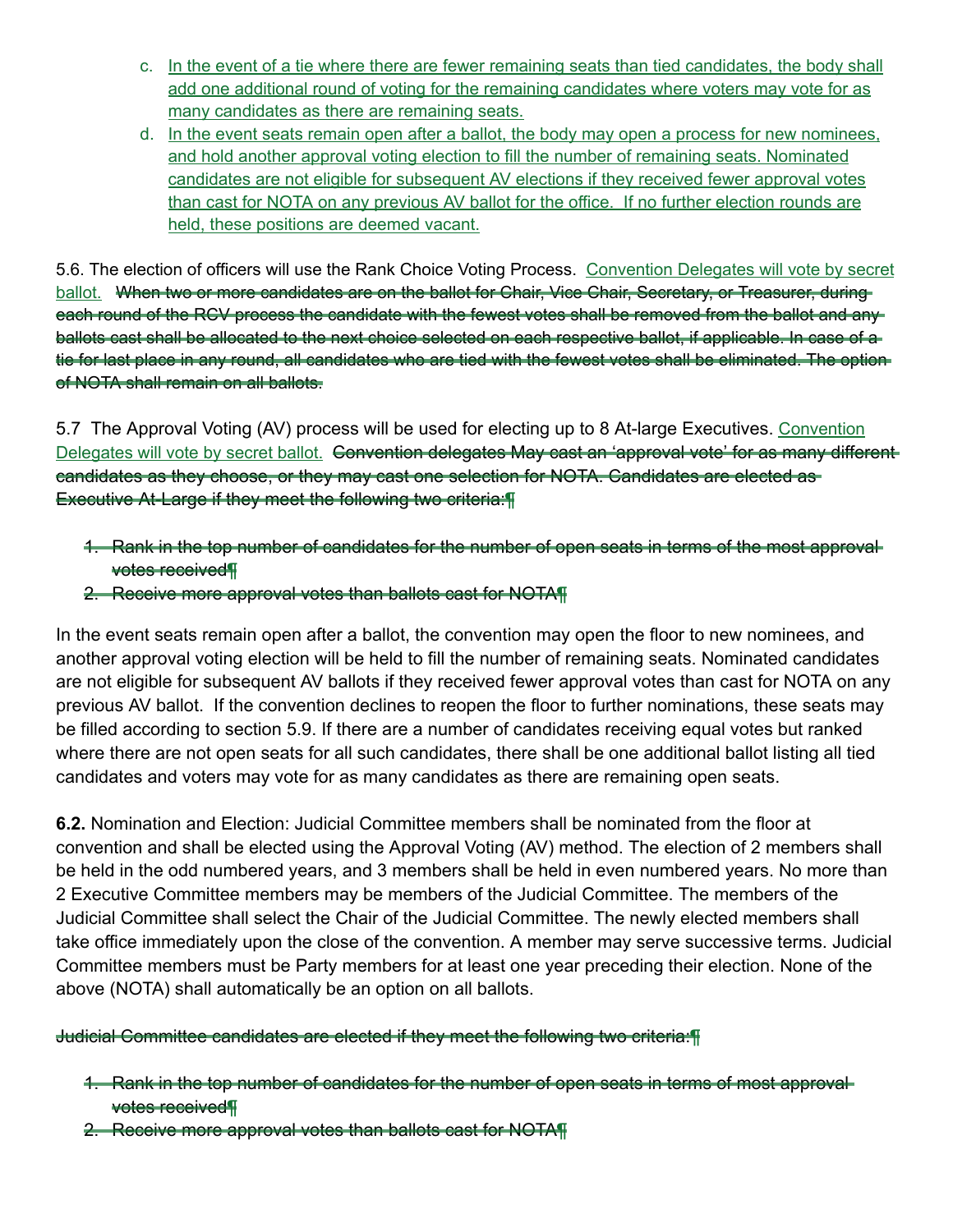In the event seats remain open after a ballot, the convention may open the floor to new nominees, and another approval voting election be held to fill the number of remaining seats. Nominated candidates are not eligible to be candidates if they received fewer approval votes than votes cast for NOTA on any ballot. If the convention declines to reopen the floor to further nominations, these seats remain unfilled.

*Passed unanimously by the Platform and Bylaws Committee*

# PBC Bylaws Proposal 2

Reorganize Officers, Directors, and At-Large Executives

#### 5.1. Officers:

- 1. The Chair; who shall preside at the meetings.
- 2. The Vice Chair; who shall preside in the absence of the Chair.
- 3. The Secretary; who shall keep record of the proceedings of the meetings. At each meeting the Secretary shall present the minutes of the previous meeting for approval.
- 4. The Treasurer; who shall receive all monies paid to the Libertarian Party of Minnesota and shall deposit same in such bank as shall have been designated by the Executive Committee, and who may appoint a designee(s) to perform these functions with the approval of the Executive Committee. The Treasurer shall present a written report whenever at least two executives so request; in addition, the Treasurer shall present a written report to the Executive Committee on at least a quarterly basis. Expenditure of funds shall be made only in accordance with the decisions of the Executive Committee.

#### (New section) Directors

- 5. The Political Director; who shall be responsible for all party activities related to fielding candidates and getting them on the ballot. The Political Director is also responsible for tracking legislation and helping move public policy in a Libertarian direction.
- 6. Communications Director; who shall develop and implement the communications strategy and oversee all communication channels for the Party. They are responsible for recruiting and managing communications volunteers.

5.2. At-Large Executives: Up to six eight voting members At Large are authorized to be elected in convention to the Executive Committee.

5.4. Term of Office: Executives The Chair, Vice-chair, and Political Director The Chair and Vice-chair shall be elected for a term of two years. Remaining officers, directors, and executives shall be elected for a term of 1 year.

5.5. Nomination and Election: Executives shall be nominated from the floor at convention and shall be elected by majority vote of the delegates. The election of the Chair, Vice-chair, and Political Director Chair and Vice-Chair shall take place every two years during conventions held in odd-numbered years. Elections for remaining officers, directors, and the Executive Committee shall be held every year. Voting shall be by secret ballot and shall utilize the Ranked Choice Voting (RCV) Process. All candidates wishing to have their name placed in nomination, shall file notice of their intent by the time established by the Convention Committee. Candidates for Executive Committee shall be current members of the Libertarian Party of Minnesota, and shall not hold a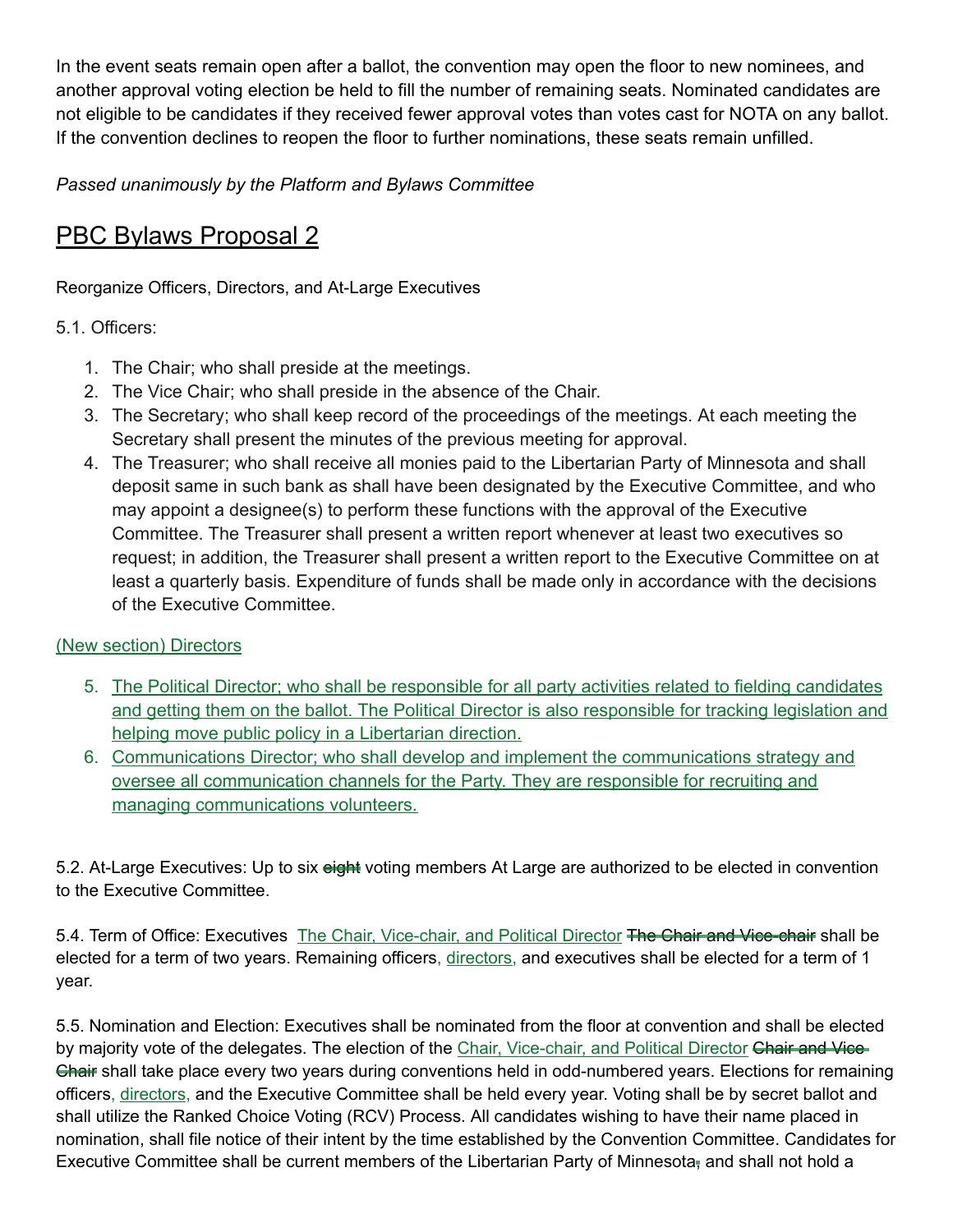leadership position in another party's name. All candidates for Executive Committee shall be required to have been a member of the Libertarian Party of Minnesota at least 45 days prior to the convention. None of the above (NOTA) shall automatically be an option on all ballots.

5.9. After balloting has ended, if the offices of the Chair, Vice Chair, Secretary, Treasurer, Political Director, and/or Communications Director-and/or-Treasurer are unfilled, the outgoing Executive Committee shall meet within ten days following the end of the convention and fill those offices that are vacant. If after balloting has ended, there are fewer than four At-Large Executives, the outgoing Executive Committee shall meet within ten days following the end of the convention and fill the number of offices required to bring the number of At-Large Executives to four.

### The following changes to bylaws 5.6 and 5.7 will be part of this proposal IF the proposal on Voting **Rules FAILS.**

5.6. When two or more candidates are on the ballot for Chair, Vice Chair, Secretary, Treasurer, Political Director, or Communications Director<del>, or Treasurer</del>, during each round of the RCV process the candidate with the fewest votes shall be removed from the ballot and any ballots cast shall be allocated to the next choice selected on each respective ballot, if applicable. In case of a tie for last place in any round, all candidates who are tied with the fewest votes shall be eliminated. The option of NOTA shall remain on all ballots.

5.7. The Approval Voting (AV) process will be used for electing up to 8 6 At-large Executives. Convention delegates May cast an 'approval vote' for as many different candidates as they choose, or they may cast one selection for NOTA. Candidates are elected as Executive At-Large if they meet the following two criteria:

- 1. Rank in the top number of candidates for the number of open seats in terms of the most approval votes received
- 2. Receive more approval votes than ballots cast for NOTA

In the event seats remain open after a ballot, the convention may open the floor to new nominees, and another approval voting election will be held to fill the number of remaining seats. Nominated candidates are not eligible for subsequent AV ballots if they received fewer approval votes than cast for NOTA on any previous AV ballot. If the convention declines to reopen the floor to further nominations, these seats may be filled according to section 5.9. If there are a number of candidates receiving equal votes but ranked where there are not open seats for all such candidates, there shall be one additional ballot listing all tied candidates and voters may vote for as many candidates as there are remaining open seats.

### The following changes to bylaws 5.6 and 5.7 will be part of this proposal IF the proposal on Voting **Rules PASSES.**

5.7. The Approval Voting (AV) process will be used for electing up to  $\theta$ –6 At-large Executives

*Passed unanimously by the Platform and Bylaws Committee*

### PBC Bylaws Proposal 3

New Section "Platform and Bylaws Committee" to precede Judicial Committee

Purpose: To ensure consistent review of the party's Platform and Bylaws and offer change proposals for each annual convention as needed.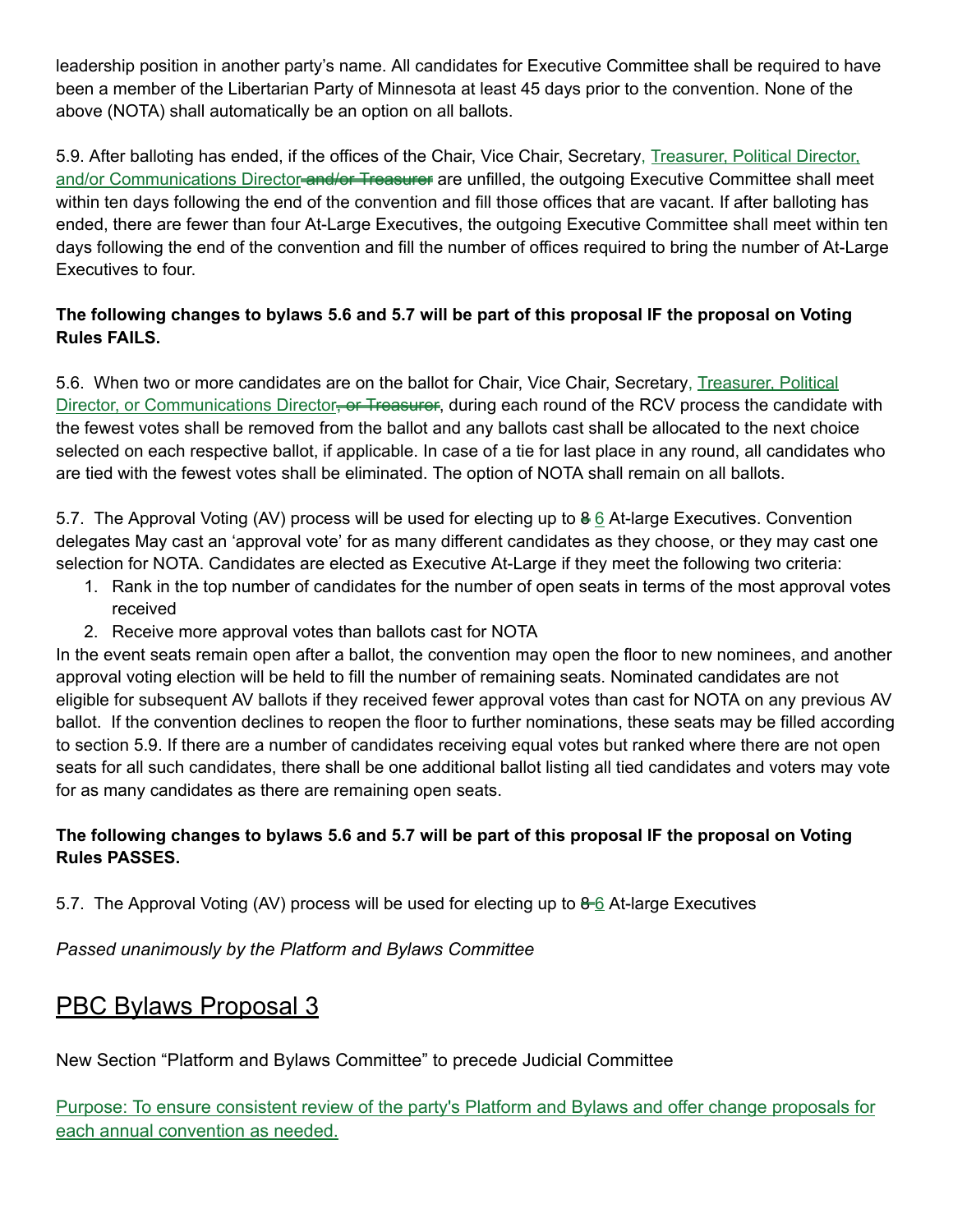- 1. Platform and Bylaws Committee members shall be elected for a term of one year
- 2. Candidates for the committee shall be nominated from the floor at convention and elected using the Approval Voting method. The convention will elect up to four candidates for this committee. Delegates will vote by secret ballot.
- 3. In addition to the committee members elected at convention, the Party Chair, Vice-Chair, and Political Director are also full members of this committee.
- 4. The committee shall select its Chair among the members elected at convention.
- 5. The Platform and Bylaws committee will work with the Convention Committee to ensure advance publication of all change proposals prior to party conventions.
- 6. All additions, modifications, and deletions to the platform presented by the Platform and Bylaws Committee are still subject to approval by convention delegates with thresholds for adoption at ⅔ (per Section 7.4 and Robert's Rules of Order) or 80% in the case of proposals involving the Statement of Principles. (Per Section 2.4.)

### **This proposal will use this substitute wording for points 2 and 3 IF the proposal to Reorganize Officers, Directors, and At-Large Executives DOES NOT PASS WITH PROVISION to establish the Political Director position:**

2. Candidates for the committee shall be nominated from the floor at convention and elected using the Approval Voting method. The convention will elect up to five candidates for this committee. Delegates will vote by secret ballot.

3. In addition to the committee members elected at convention, the Party Chair and Vice-Chair are also full members of this committee.

### **The following language will be added to point 2 of this proposal IF the proposal on Voting Rules DOES NOT PASS WITH PROVISION to establish Approval Voting,:**

Candidates are elected if they meet the following two criteria:

- 1. Rank in the top number of candidates for the number of open seats in terms of most approval votes received
- 2. Receive more approval votes than ballots cast for NOTA

In the event seats remain open after a ballot, the convention may open the floor to new nominees, and another approval voting election be held to fill the number of remaining seats. Nominated candidates are not eligible to be candidates if they received fewer approval votes than votes cast for NOTA on any previous ballot. If the convention declines to reopen the floor to further nominations, these seats remain unfilled.

*Passed unanimously by the Platform and Bylaws Committee*

### PBC Bylaws Proposal 4

Changes to Section on Affiliates

10.1. Affiliates may obtain and maintain **Formation registered** status under the following conditions: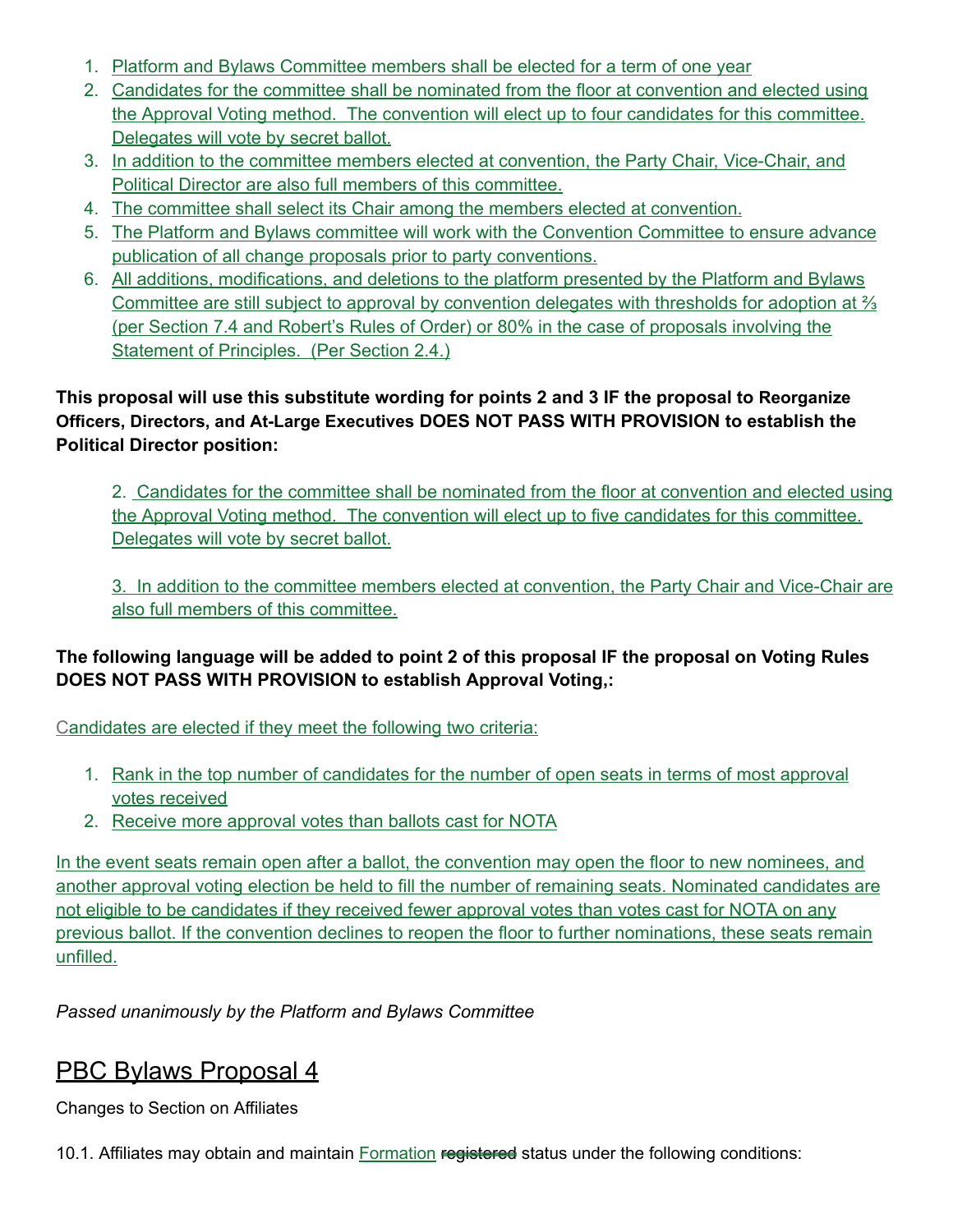- 1. To become an Affiliate In Formation-registered, the affiliate shall represent a regional area of Minnesota, shall enact their own bylaws not inconsistent with the Statement of Principles, and shall express their intent to be affiliated with the Libertarian Party of Minnesota. The Executive Committee shall agree to accept the affiliate Affiliate In Formation Affiliate In Formation by a majority vote.
- 2. To remain in formation registered, the affiliate shall consist of at least four active members, shall hold at least four meetings or events per year, and shall send a representative to the annual convention.  $e$ participate in at least four Executive Committee meetings per year. Affiliate meetings quorum shall not be less than three residing members with chair or vice chair presence required. Affiliates in Formation shall not be eligible to represent their affiliate on the Executive Committee.
- 3. Those holding leadership positions in an Affiliate in Formation a registered affiliate-shall be members of the Libertarian Party of Minnesota. Members of the Libertarian Party of Minnesota who reside within an affiliate's district shall also be members of their regional affiliate and thus be eligible to seek that affiliate's leadership positions and vote at its conventions.
- 4. Affiliates in formation Registered affiliates shall hold an annual convention each calendar year for the purpose of electing such leadership and conducting affiliate business. An affiliate convention shall not coincide with the state convention

#### 10.2. Active Affiliates shall meet the same requirements as Affiliates in Formation with the following additions:

- 1. The Executive Committee shall agree to accept the affiliate as Active by a majority vote.
- 2. The affiliate shall consist of at least eight Libertarian Party of Minnesota members with the represented geographical area, shall hold at least four meetings or events per year with five LPMN members in attendance, and shall send a representative to the annual convention and participate in at least four Executive Committee meetings per year. Affiliate meetings quorum shall not be less than five residing members with chair or vice chair presence required. Active Affiliates shall be eligible to represent their affiliate on the Executive Committee in a manner chosen by the affiliate.
- 3. Those holding leadership positions in an Active Affiliate shall be members of the Libertarian Party of Minnesota. Members of the Libertarian Party of Minnesota who reside within an affiliate's area shall also be members of their regional affiliate and thus be eligible to seek that affiliate's leadership positions and vote at its conventions.
- 4. Active affiliates shall hold an annual convention each calendar year for the purpose of electing such leadership and conducting affiliate business. An affiliate convention shall not coincide with the state convention

#### 10.32. Affiliates may be of the following types:

Subsidiary: The affiliate may obtain its funding from the state party. Independent: The affiliate shall obtain its own funding and maintain a Treasurer position.

#### 10.4 Sunrise Clause

The changes to sections 10.1 - 10.3 of this proposal take effect on 31 March 2023 and the Sunrise Clause 10.4 is to be stricken from the bylaws at that time.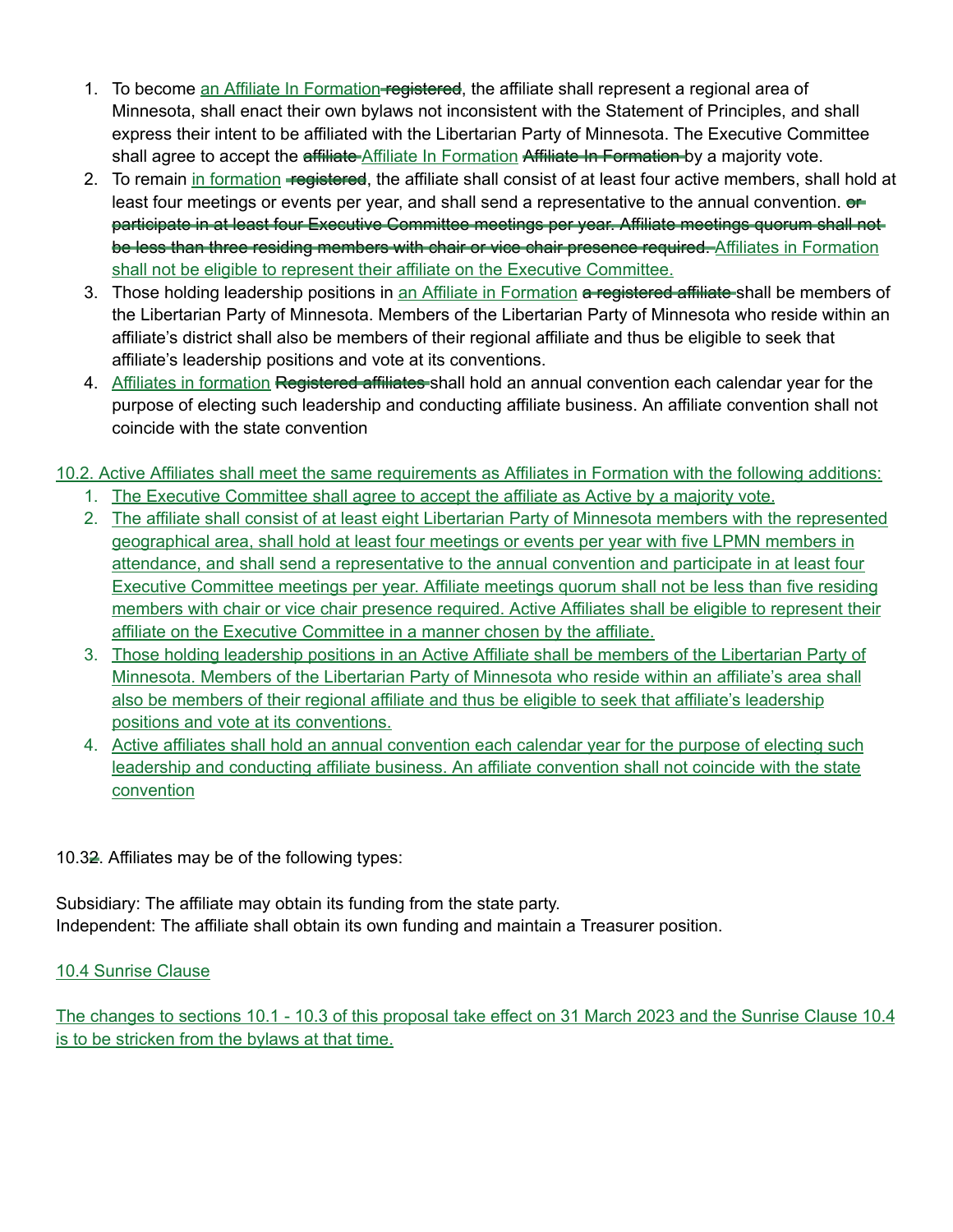# PBC Bylaws Proposal 5

### Changes to Membership

4.1. Suspension or Termination of Membership: The Executive Committee or assembled delegates at Convention may, by 3/4 vote, may suspend or terminate the membership of any member who by action or advocacy, contradicts the Statement of Principles. The member may appeal his termination or suspension to the Judicial Committee. All membership suspensions or terminations enacted by the Executive Committee must be ratified by 3/4 majority of the Judicial Committee within 30 days unless such right to ratification is waived by the suspended or terminated member. Should the Judicial Committee fail to act within 30 days, the suspension or termination is null and void. A terminated or suspended member may appeal the termination or suspension to the assembled delegates at a subsequent Convention and be reinstated by majority vote.

4.2. A member holding leadership position(s) whose membership has expired shall automatically lapse from those position(s), provided that reasonable notice is given, and whereupon after prompt renewal their position(s) shall be retained as if no lapse had occurred.

4.3 A mechanism for establishing or renewing membership to the LPMN via the LPMN website shall always be available. Should temporary technical difficulties arise making online membership establishment or renewal impossible, the website shall be updated by the Executive Director, IT Director, or a designee, to direct new and renewing members to an alternate means of contact.

6.4. The jurisdiction of the Judicial Committee is limited to the following matters:

- 1. Any challenge brought by a Party member to an Executive Committee decision alleged to be inconsistent with the Statement of Principles or the Bylaws.
- 2. Any challenge brought by a Party member to the validity of an Executive Committee resolution.
- 3. Any challenge brought by an Officer or Executive to their removal from their position.
- 4. Any challenge brought by a Party member to a decision not to seat them as a delegate at a state convention.
- 5. Any challenge brought by a Party member to the removal of an affiliate.
- 6. Any challenge brought by a Party member to the Executive Committee's withdrawal of a candidate's nomination.
- 7. *Ratification of an Executive Committee's removal of a member.Any challenge brought by a Party member to an Executive Committee's decision to suspend or terminate their membership.*
- 8. Challenges brought within an affiliate on matters equivalent to the above.

*Passed unanimously by the Platform and Bylaws Committee*

### PBC Bylaws Proposal 6

Changes regarding executive committee eligibility.

5.5. Nomination and Election: Executives shall be nominated from the floor at convention and shall be elected by majority vote of the delegates. The election of the Chair and Vice Chair shall take place every two years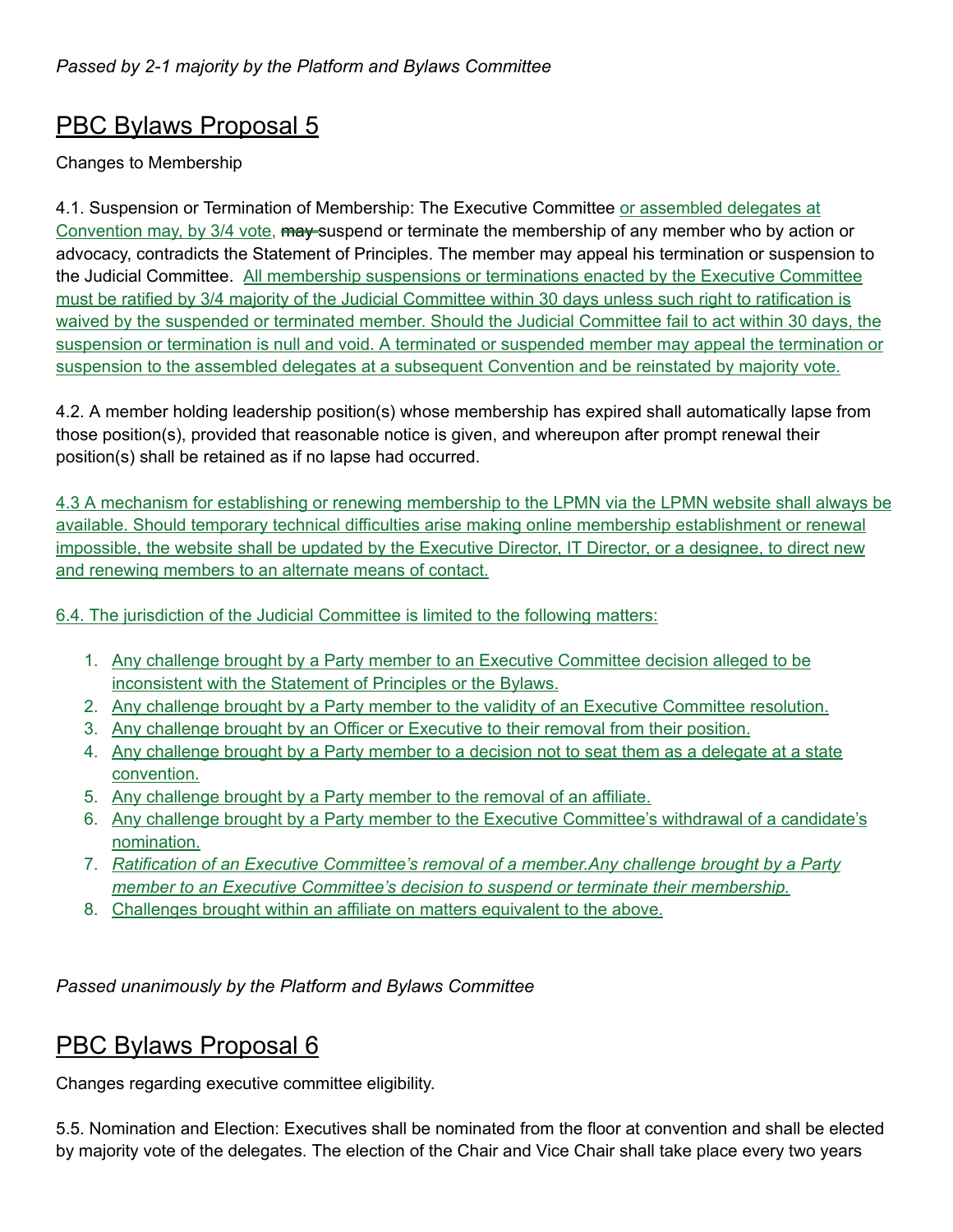during conventions held in odd-numbered years. Elections for remaining officers and the Executive Committee shall be held every year. Voting shall be by secret ballot and shall utilize the Ranked Choice Voting (RCV) Process. All candidates wishing to have their name placed in nomination, shall file notice of their intent by the time established by the Convention Committee. Candidates for Executive Committee shall be current members of the Libertarian Party of Minnesota, and shall not hold a leadership position in another party's name. All candidates for Executive Committee shall be required to have been a member of the Libertarian Party of Minnesota at least 45 days prior to the convention, exclusive of the date of the convention. The 45 day rule may be suspended by <sup>2</sup>/<sub>3</sub> of the convention body on an individual basis prior to the election. None of the above (NOTA) shall automatically be an option on all ballots.

5.16. The Executive Committee may, without notice, remove any of its executives who miss two consecutive regularly scheduled meetings without notifying the Chair, Vice Chair, or Secretary, or who violate Duty of Care, Duty of Loyalty, or Duty of Obedience to the membership of the Libertarian Party of Minnesota. A vote to notify the delinquent executive of their pending removal shall be taken at a regular Executive Committee meeting. If not present, the delinquent executive shall be notified by the Chair, Vice Chair, or Secretary immediately thereafter. A vote to remove the delinquent executive shall be taken at the following regular meeting, and the delinquent executive shall be removed by a <sup>3</sup>/<sub>3</sub> vote. Failure to exercise this provision shall not limit the right of the Committee to exercise it in the future. A removed executive shall be provided the opportunity to appeal the removal to the Judicial Committee within 30 days of removal.

*Passed unanimously by the Platform and Bylaws Committee*

### PBC Bylaws Proposal 7

Additions and changes to Convention Rules

7.2. All members of the Libertarian Party of Minnesota who are residents of the state of Minnesota shall be eligible to register to be delegates to the state convention. Unless renewing their membership, no No one joining the party less than 45 days before the convention may be a delegate until the next convention. Members whose membership has lapsed and been renewed in the intervening period between conventions shall be considered eligible to serve as delegates. The 45-day rule may be suspended by ⅔ of the convention body.

7.3. The convention shall be run by Robert's Rules of Order. The officers of the party shall be the officer of the convention or their assignees. The officers of the Party shall be the officers of each convention. T

7.4. The Convention agenda shall include the opportunity to hear and vote upon additions, modification, and deletions to the Platform and Bylaws. Additions, modifications, and deletions to the Platform shall require a two-thirds (2/3) vote of all registered delegates present and voting at the convention, except matters involving the Statement of Principles require an 80% vote for adoption..

7.5. Changes to the Bylaws take effect at the close of convention business unless a later effective date is designated in the text of the bylaw.

7.6 The Bylaws shall be available on the LPMN website as the official record. Bylaws taking effect in the future shall be recorded on the website along with any Bylaw(s) they will be replacing and a note clearly indicating the date the new bylaw will take effect.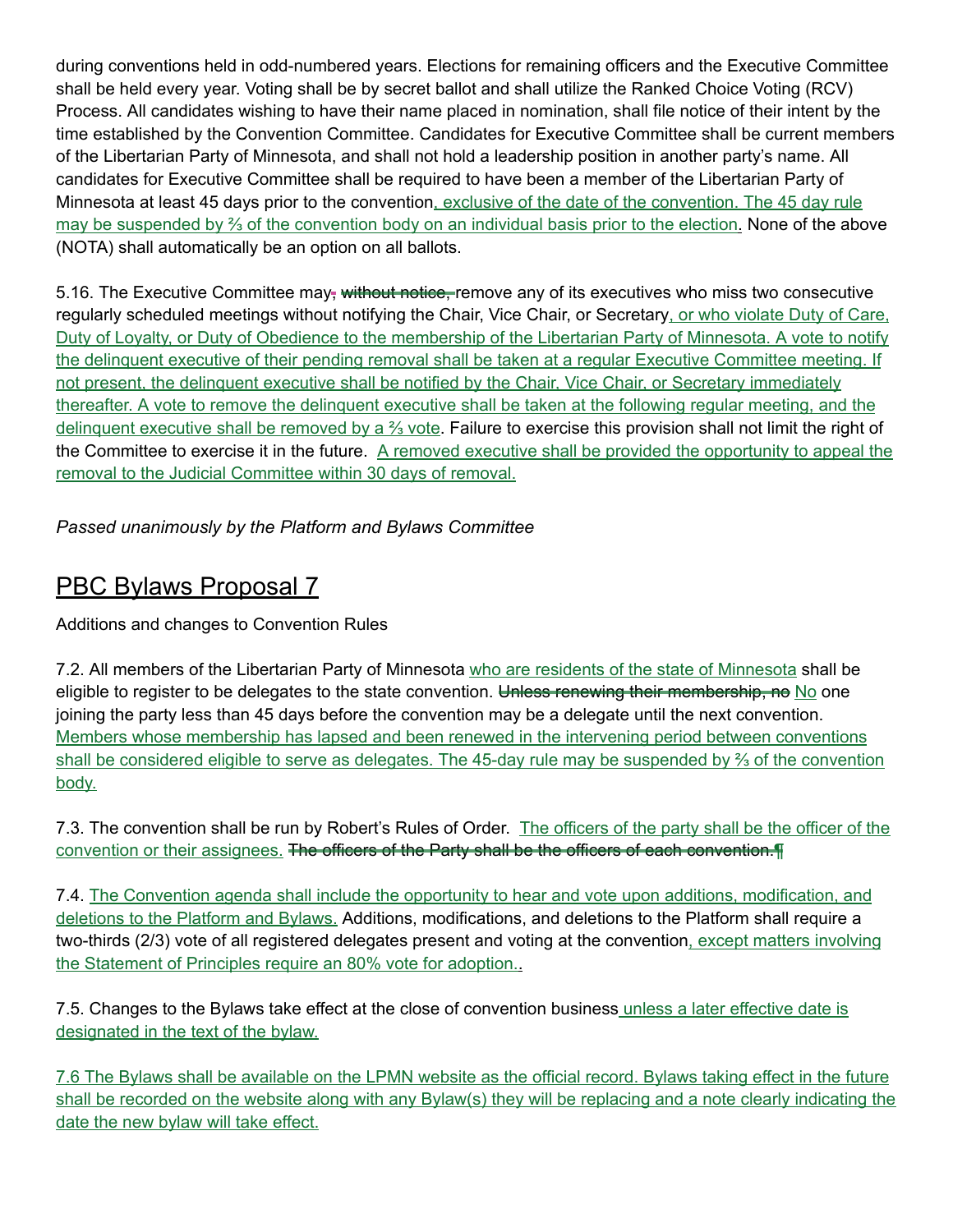8.11 The rules governing candidate nominations and endorsements at convention may be suspended and modified by ⅔ vote of the convention body.

*Passed unanimously by the Platform and Bylaws Committee*

### PBC Platform Proposal 1

Modification to Platform plank III.C.9 - Health Care

#### 9. Health and Medicine Gare

In order to ensure the best possible health care, we advocate the deregulation of the health-care industry. Government intervention, restriction, and protectionism in the health-care industry has driven up costs and decreased the supply of doctors, nurses, technicians, hospitals, and medical insurance. We advocate replacing compulsory or tax supported plans to supply health services or insurance with voluntarily supported efforts.

We affirm the individual right to make one's own decisions regarding health, medicine, and safety is absolute and not subject to government restriction or mandate.

*Passed unanimously by the Platform and Bylaws Committee*

### **PBC Platform Proposal 2**

New Plank on Agorism to be added to the end of Section A. Individual Rights and Civil Order

**Agorism** 

We explicitly acknowledge the right of individuals to subvert state regulation, taxation, and executive orders through black and gray market activity, so long as such activity does not violate the individual rights and liberties.

*Passed unanimously by the Platform and Bylaws Committee*